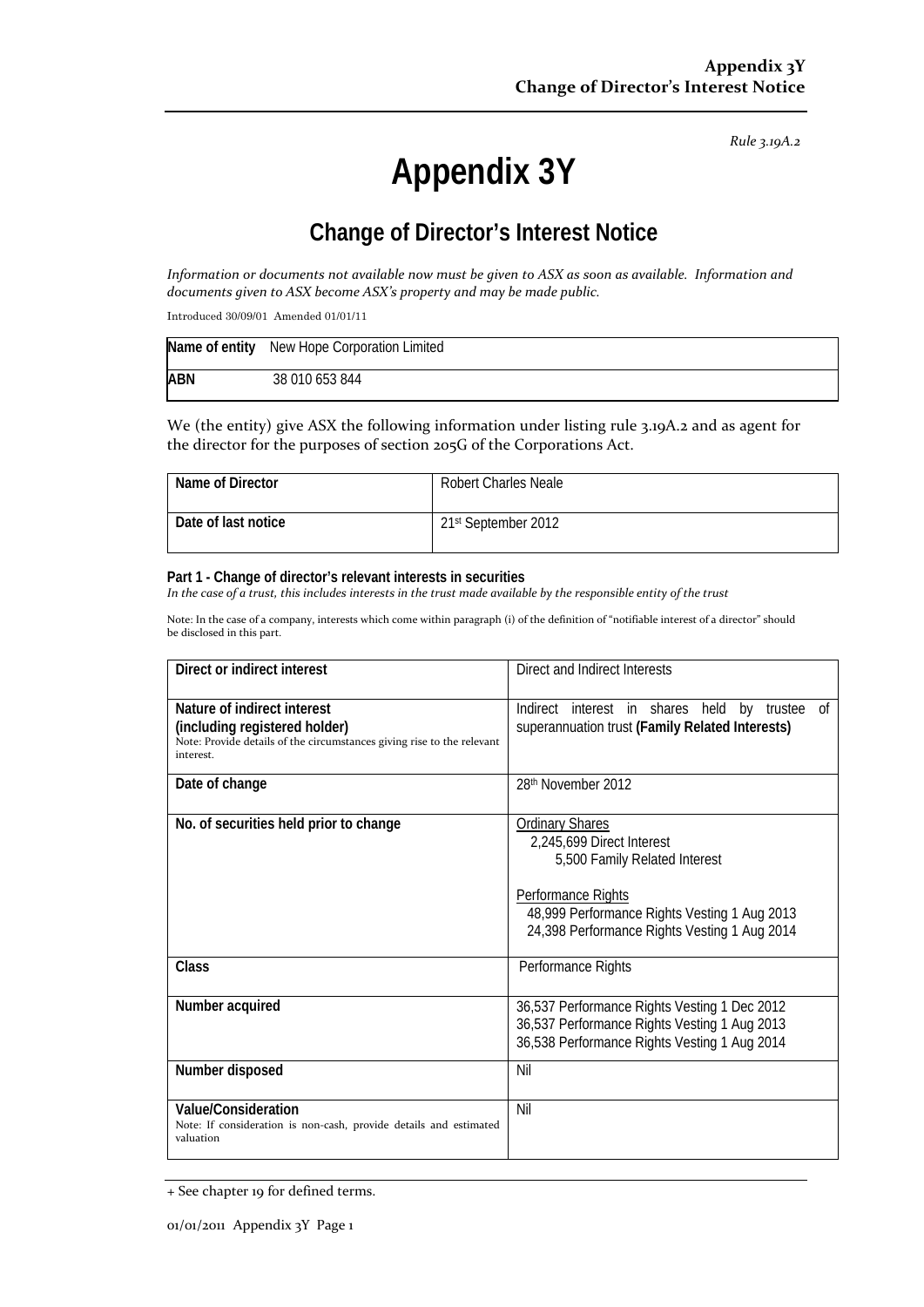| No. of securities held after change                                                                                                                                        | <b>Ordinary Shares</b><br>2,245,699 Direct Interest<br>5,500 Family Related Interest                                                                               |  |
|----------------------------------------------------------------------------------------------------------------------------------------------------------------------------|--------------------------------------------------------------------------------------------------------------------------------------------------------------------|--|
|                                                                                                                                                                            | Performance Rights<br>36,537 Performance Rights Vesting 1 Dec 2012<br>85,536 Performance Rights Vesting 1 Aug 2013<br>60,936 Performance Rights Vesting 1 Aug 2014 |  |
| Nature of change<br>Example: on-market trade, off-market trade, exercise of options,<br>issue of securities under dividend reinvestment plan, participation in<br>buy-back | Performance Rights issued under the Employee<br>Performance Rights Share Plan                                                                                      |  |

### **Part 2 – Change of director's interests in contracts**

Note: In the case of a company, interests which come within paragraph (ii) of the definition of "notifiable interest of a director" should be disclosed in this part.

| Detail of contract                                                                                                                                                          | None           |  |
|-----------------------------------------------------------------------------------------------------------------------------------------------------------------------------|----------------|--|
| Nature of interest                                                                                                                                                          | Not applicable |  |
| Name of registered holder<br>(if issued securities)                                                                                                                         | Not applicable |  |
| Date of change                                                                                                                                                              | Not applicable |  |
| No. and class of securities to which<br>interest related prior to change<br>Note: Details are only required for a contract in<br>relation to which the interest has changed | Not applicable |  |
| Interest acquired                                                                                                                                                           | <b>None</b>    |  |
| Interest disposed                                                                                                                                                           | <b>None</b>    |  |
| <b>Value/Consideration</b><br>Note: If consideration is non-cash, provide details<br>and an estimated valuation                                                             | Not applicable |  |
| Interest after change                                                                                                                                                       | <b>None</b>    |  |

## Part 3 - <sup>+</sup>Closed period

| Were the interests in the securities or contracts detailed<br>above traded during a <sup>+</sup> closed period where prior written<br>clearance was required? | No. |
|---------------------------------------------------------------------------------------------------------------------------------------------------------------|-----|
| If so, was prior written clearance provided to allow the trade   Not applicable<br>to proceed during this period?                                             |     |

<sup>+</sup> See chapter 19 for defined terms.